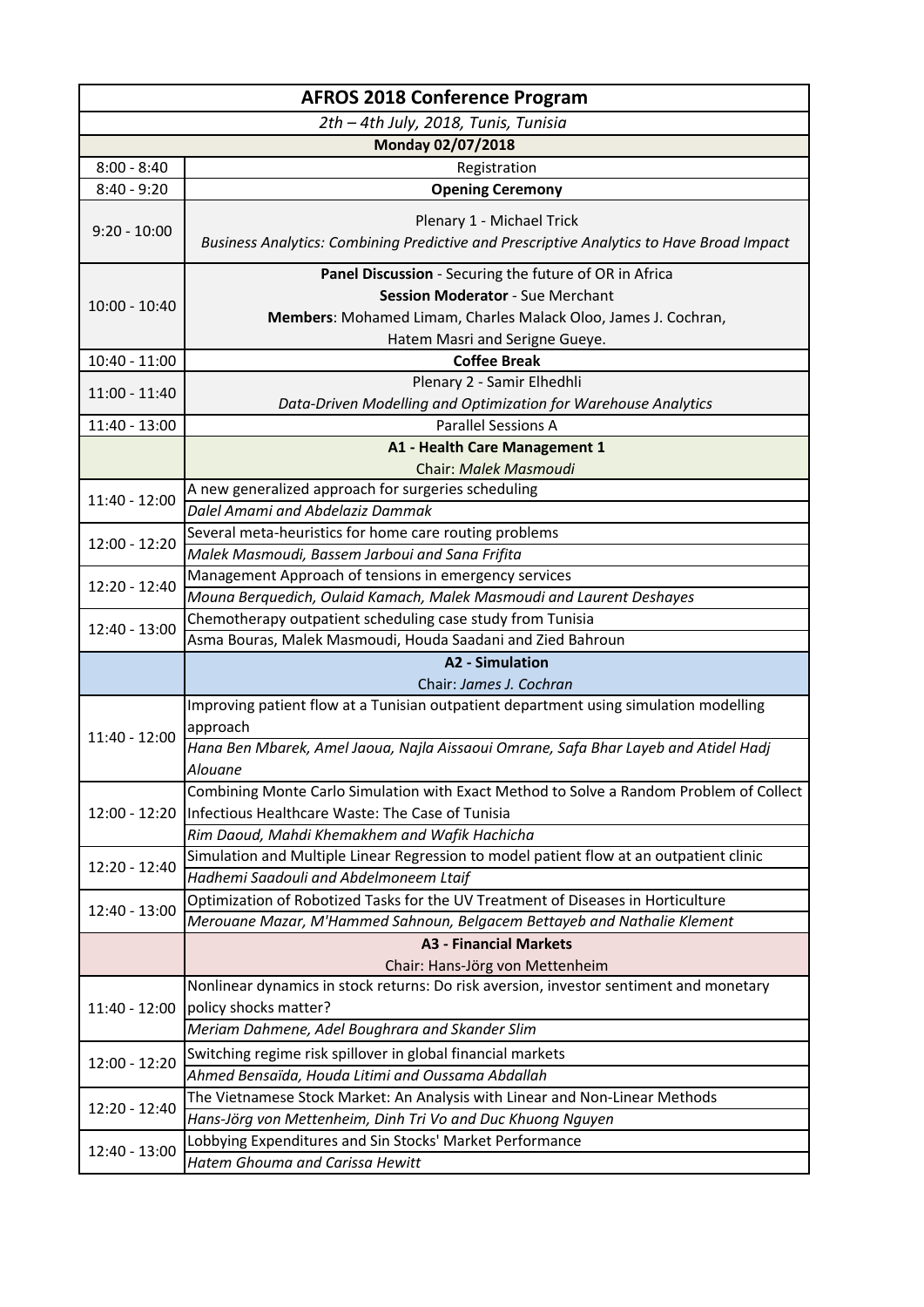|                 | <b>A4 - Decision Sciences and Optimization</b>                                                                                        |
|-----------------|---------------------------------------------------------------------------------------------------------------------------------------|
|                 | Chair: Alexis Tsoukias                                                                                                                |
| 11:40 - 12:00   | Generating Alternatives for Policy Design                                                                                             |
|                 | Alexis Tsoukias, Alberto Colorni and Irene Pluchinotta                                                                                |
|                 | The Transition from outsourcing to R&D : the case of information technology (IT) Tunisian                                             |
| 12:00 - 12:20   | companies                                                                                                                             |
|                 | Meriem Youssef and Fouad Ben Abdelaziz                                                                                                |
| 12:20 - 12:40   | Algorithm for asymptotically exact minimizations in Karush-Kuhn-Tucker methods                                                        |
|                 | Jean Koudi, Babacar Mbaye Ndiaye, Guy Degla and Mamadou Traoré                                                                        |
|                 | A primal-dual interior point algorithm for convex quadratic programming based on a new                                                |
| $12:40 - 13:00$ | kernel function                                                                                                                       |
|                 | Hayet Roumili, Nawel Boudjellal and Benterki Djamel                                                                                   |
| 13:00 - 14:20   | Lunch                                                                                                                                 |
| 14:20 - 15:00   | Plenary 3 - Imed Kacem                                                                                                                |
|                 | Polynomial approximation schemes: when the standard techniques become unavoidable                                                     |
| $15:00 - 16:20$ | <b>Parallel Sessions B</b>                                                                                                            |
|                 | <b>B1- Health Care Management 2</b>                                                                                                   |
|                 | Chair: Khaoula Besbes                                                                                                                 |
|                 | Firm's adaptation to low consumer sensitivity to nutritional health considerations: What                                              |
| 15:00 - 15:20   | public corrective strategy?<br>Manel Zahra Boutouis and Abdelhakim Hammoudi                                                           |
|                 |                                                                                                                                       |
| 15:20 - 15:40   | A Two-Stage Stochastic Home Healthcare routing and scheduling Problem<br>Khaoula Besbes and Issam Nouaouri                            |
|                 | Optimizing the Between-Class Variance using the VNS Metaheuristic for Brain MRI                                                       |
| 15:40 -16:00    | Segmentation                                                                                                                          |
|                 | Mariem Miledi and Souhail Dhouib                                                                                                      |
|                 | Applying "lean management » to hospital logistics                                                                                     |
| $16:00 - 16:20$ | Dorra Dridi and Younes Boujelbene                                                                                                     |
|                 | <b>B2 - Logistics</b>                                                                                                                 |
|                 | Chair: Mohamed Dia                                                                                                                    |
|                 | A Mixed Integer Programming Model for Cargo Composition Problem Including Containers                                                  |
| 15:00 - 15:20   | with Dangerous Goods                                                                                                                  |
|                 | Kiros Gebrearegawi Kebedow and Johan Oppen                                                                                            |
|                 | Aligning Reliability Improvement Strategies in an Assembly System                                                                     |
| 15:20 - 15:40   | Amirmohsen Golmohammadi, Alireza Tajbakhsh, Mohamed Dia and Matthias P. Takouda                                                       |
| 15:40 - 16:00   | Port Efficiency and Competitiveness: the Case of European Ports                                                                       |
|                 | Rabeb Kammoun, Chokri Abdenadher and Souhir Abbes                                                                                     |
| $16:00 - 16:20$ | Benchmarking Canadian Oil and Gas Companies                                                                                           |
|                 | Mohamed Dia, Pawoumodom M. Takouda and Amirmohsen Golmohammadi                                                                        |
|                 | <b>B3 - Scheduling 1</b>                                                                                                              |
|                 | Chair: Imed Kacem                                                                                                                     |
|                 | Exact and Approximate Temporal Partitioning Methods for Dynamic Reconfigurable                                                        |
| 15:00 - 15:20   | Architecture                                                                                                                          |
|                 | Fadel Abdallah, Camel Tanougast, Imed Kacem, Camille Diou and Daniel Singer                                                           |
| 15:20 - 15:40   | A PTAS for Minimizing the Maximum Lateness and Makespan on Two-Parallel Machine                                                       |
|                 | Gais Alhadi, Imed Kacem, Pierre Laroche and Izzeldin Osman                                                                            |
| 15:40 - 16:00   | Approximation Schemes for Minimizing the Maximum Lateness on a Single Machine with                                                    |
|                 | Release Times under Non-Availability or Deadline Constraints<br>Imed Kacem and Hans Kellerer                                          |
|                 |                                                                                                                                       |
| $16:00 - 16:20$ | 2-Dimensional packing algorithm on a variable size rectangular interface<br>Imed Kacem, Ilyes Kadri, Benoit Martin and Isabelle Pecci |
|                 |                                                                                                                                       |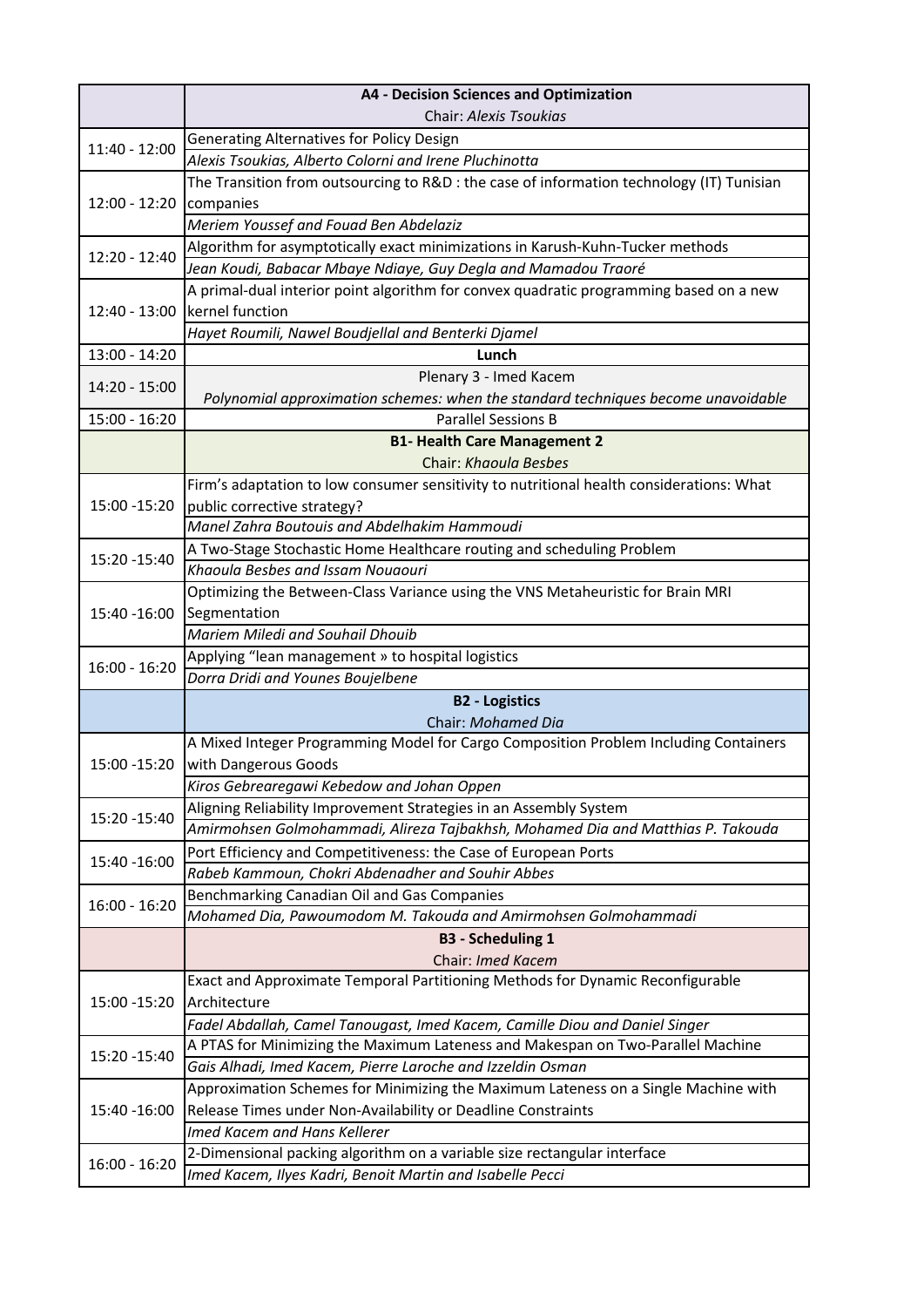|                 | <b>B4 - Manufacturing and Service Management</b>                                                         |
|-----------------|----------------------------------------------------------------------------------------------------------|
|                 | Chair: David Moroz                                                                                       |
| 15:00 - 15:20   | Disassembly Scheduling with Capacity Constraints, Safety stocks and Lost Component                       |
|                 | Ilhem Slama, Mounir Benaissa and Faouzi Masmoudi                                                         |
| 15:20 - 15:40   | Planning, exploitation and management of stocks in the cashew nut sector in Senegal                      |
|                 | Amadou Saikou Diallo, Babacar Mbaye Ndiaye and Daouda Niang Diatta                                       |
|                 | From the World's Manufacturing Factory to the World's Innovation Lab: New Business                       |
| 15:40 -16:00    | Trends in China and Implications for Scholarship                                                         |
|                 | Amy Zeng                                                                                                 |
| $16:00 - 16:20$ | The Hedonic Price for Whisky: Distiller's Reputation, Age and Vintage                                    |
|                 | David Moroz and Bruno Pecchioli                                                                          |
| 16:20 - 16:40   | <b>Coffee Break</b>                                                                                      |
| 16:40 - 18:00   | Parallel Session C                                                                                       |
|                 | C1 - Health Care Management 3                                                                            |
|                 | Chair: Phillips Obasohan                                                                                 |
|                 | Case Studies in Hospital Ward and Bed Management: Decision Support by Simulation and                     |
| 16:40 - 17:00   | Optimization under Flexibility                                                                           |
|                 | Thomas Stoeck, Taieb Mellouli and Karsten Schwarz                                                        |
| 17:00 - 17:20   | Process mining in healthcare domain                                                                      |
|                 | Neyla Guennichi and Kamel Barkaoui                                                                       |
|                 | Women Autonomy, Wealth Status and Maternal Healthcare Utilization among Nigerian                         |
| 17:20 - 17:40   | Women: Factor Analysis and Score Approach                                                                |
|                 | Phillips Obasohan, Paul Gana, Mustapha A Mahmud, Ahmed Egbako Umar and Makada                            |
|                 | Abdullah                                                                                                 |
|                 | Cultural Impediments and Antenatal Care Utilization among Reproductive Age Women in                      |
| 17:40 - 18:00   | Wushishi and Zungeru Communities in Niger State, Nigeria                                                 |
|                 | Phillips Obasohan, Audu Makada, Mahmud A. Mustapha, Egbako Umar Ahmed, Paul Gana                         |
|                 | and Dorcas Nike Obasohan                                                                                 |
|                 | <b>C2 - Supply Chain Management</b>                                                                      |
|                 | Chair: Taïcir Moalla Loukil<br>Bi-level Multi-objective programming in Supply Chain Management: A review |
| 16:40 - 17:00   | Maroua Abed, Taïcir Moalla Loukil and Fouad Ben Abdelaziz                                                |
|                 |                                                                                                          |
| 17:00 - 17:20   | <b>Supply Chain Risk Models</b><br>Arij Lahmar                                                           |
|                 |                                                                                                          |
| 17:20 - 17:40   | Group Decision Support for the Selection and Evaluation of 3PLs Suppliers: Literature Review             |
|                 | Hichem Brahmi, Zaki Brahmi and Khaled Jabeur                                                             |
|                 | A Bi-Objective Stochastic Programming Model for the Household Waste Collection and                       |
| 17:40 - 18:00   | Transportation Problem: Case of the City of Sousse                                                       |
|                 | Haifa Jammeli, Hatem Masri and Mejdi Argoubi                                                             |
|                 | C3 - Scheduling 2                                                                                        |
|                 | Chair: Berndt Lindner                                                                                    |
|                 | A linear programming model to solve the minimax multi-period substitutable resources                     |
| 16:40 - 17:00   | production-allocation problem                                                                            |
|                 | Mohamed Essalah Salah and Younes Boujelben                                                               |
| 17:00 - 17:20   | Bi-objective Generator Maintenance Scheduling for a National Power Utility                               |
|                 | Berndt Lindner and Jan Harm van Vuuren                                                                   |
| 17:20 - 17:40   | Upper bounds for minimizing the total completion time in a two-machine Flow shop under                   |
|                 | release dates and blocking constraint                                                                    |
|                 | Ines Agrebi and Talel Ladhari                                                                            |
| 17:40 - 18:00   | A Guided Tabu Search for the Vector Bin Packing Problem                                                  |
|                 | Farida Mannai and Mongi Boulehmi                                                                         |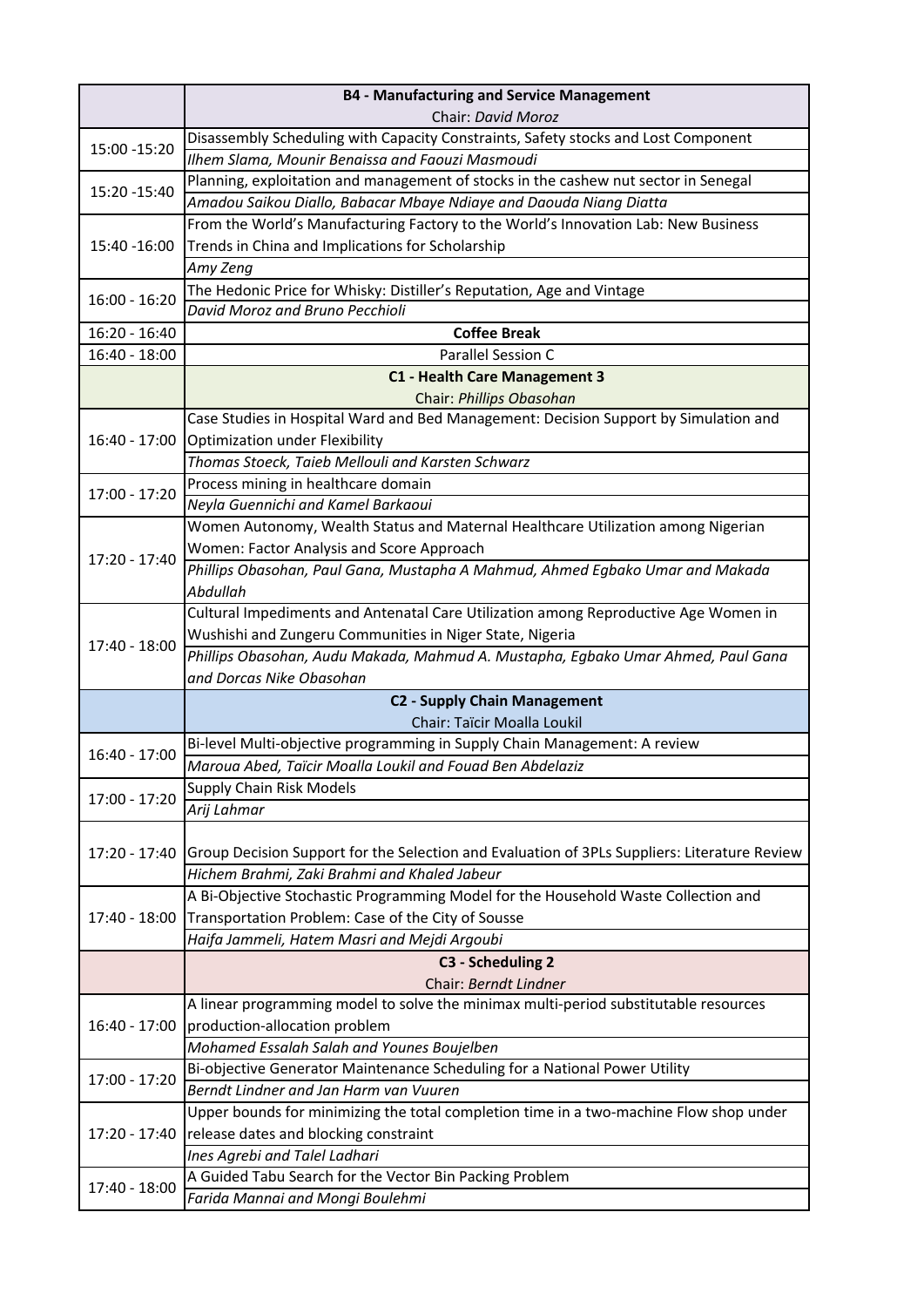|                 | <b>C4 - Data Finance</b>                                                             |
|-----------------|--------------------------------------------------------------------------------------|
|                 | Chair: Sabri Boubaker                                                                |
| 16:40 - 17:00   | Predictability of Bitcoin Price-Evidence from Variance Ratio Tests                   |
|                 | Khaled Guesmi, Stephane Goutte, Fathi Jouini and Samir Saadi                         |
| 17:00 - 17:20   | Decision-making support by cognitive maps to understand the effects of crowdfunding  |
|                 | finance on entrepreneurial self-efficacy                                             |
|                 | Imen Abdennadher Gdoura, Karim Trabelsi and Anis Jarboui                             |
| $17:20 - 17:40$ | The Difficult Apprehension of Blockchains by Law                                     |
|                 | <b>Olivier Lasmoles</b>                                                              |
| 17:40 - 18:00   |                                                                                      |
|                 | Do Good As Others are Doing Well: An Evidence from Corporate Employee Welfare Policy |
|                 | Asad Ali-Rind, Souad Lajili Jarjir and Sabri Boubaker                                |
| 18:00 - 19:00   | <b>AFROS Council Meeting</b>                                                         |
| $20:00 - 22:30$ | <b>Conference Dinner</b>                                                             |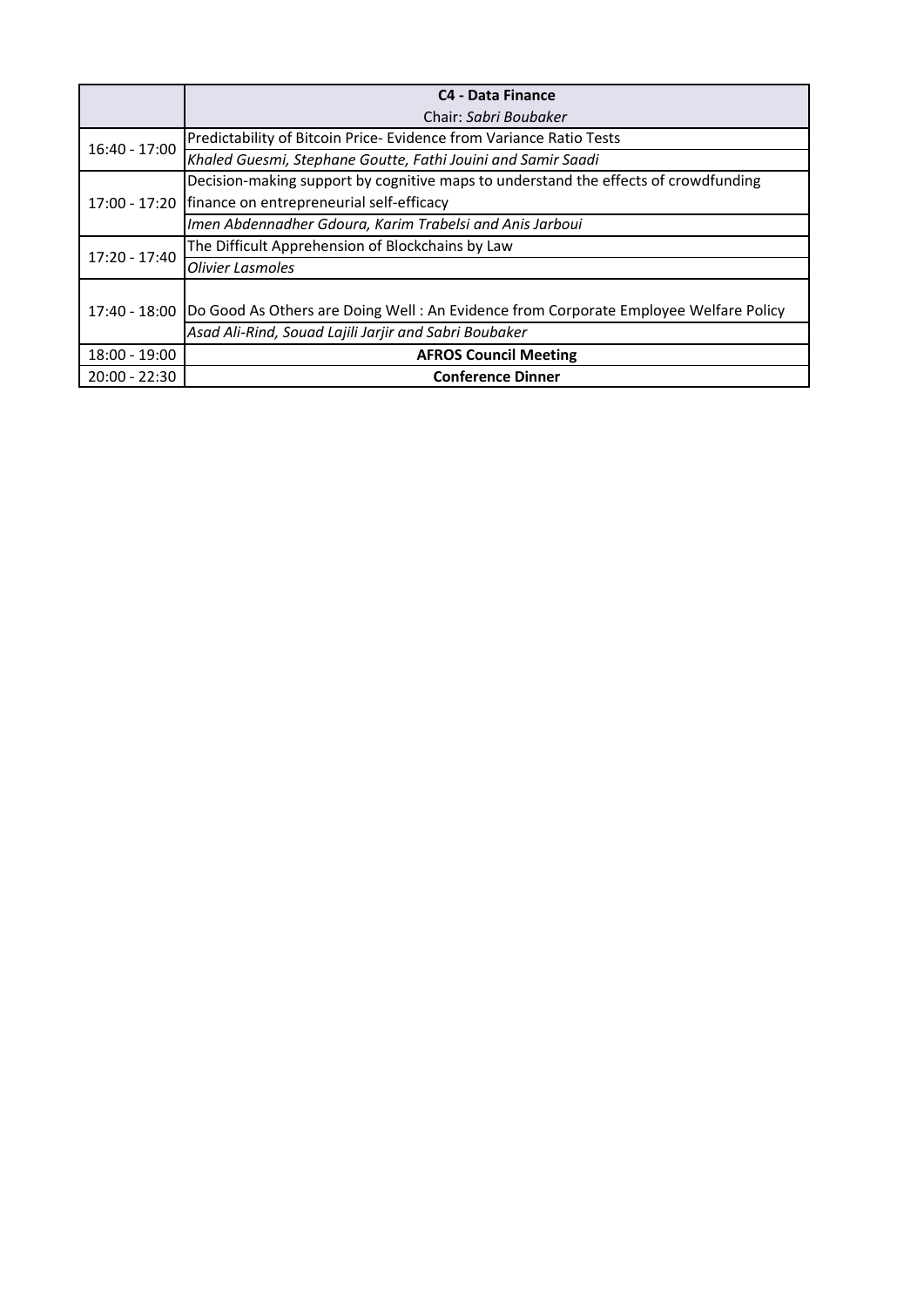| <b>Tuesday 03/07/2018</b> |                                                                                              |
|---------------------------|----------------------------------------------------------------------------------------------|
| $8:00 - 8:40$             | Registration                                                                                 |
| $8:40 - 9:20$             | Plenary 4 - James J. Cochran                                                                 |
|                           | Are p-Values the Problem?                                                                    |
| $9:20 - 10:40$            | <b>Parallel Session D</b>                                                                    |
|                           | <b>D1 - Electric Vehicle Routing Problem</b>                                                 |
|                           | <b>Chair: Hatem Masri</b>                                                                    |
|                           | The Electric Vehicle Routing Problem: Literature Review                                      |
| $9:20 - 9:40$             | Najeh Dammak and Souhail Dhouib                                                              |
|                           | A stochastic model for the design of electric vehicle charging infrastructure                |
| $9:40 - 10:00$            | Mouna Kchaou Boujelben and Celine Gicquel                                                    |
|                           | A skewed general variable neighborhood search for solving the battery swap station location- |
| $10:00 - 10:20$           | routing problem with capacitated electric vehicles                                           |
|                           | Mannoubia Affi, Houda Derbel and Bassem Jarboui                                              |
|                           | A Hybrid Approach of Analytic Hierarchy Process-TOPSIS and Goal Programming for Electric     |
| $10:20 - 10:40$           | <b>Automobile Selection</b>                                                                  |
|                           | Mustafa Hamurcu and Tamer Eren                                                               |
|                           | <b>D2 - Fuzziness and Uncertainty</b>                                                        |
|                           | Chair: Mehdi Mili                                                                            |
| $9:20 - 9:40$             | A Fuzzy Analytical Hierarchical Processing Model for Customers' Bank Selection Decision      |
|                           | Minwir Alshamari and Mehdi Mili                                                              |
| $9:40 - 10:00$            | Aspects of fuzzy logic decision making in crowdfunding: a review of literature               |
|                           | Imen Abdennadher Gdoura and Anis Jarboui                                                     |
|                           | Analyst Forecast Accuracy and Policy Uncertainty throughout the Electoral and Economic       |
| $10:00 - 10:20$           | Cycles                                                                                       |
|                           | Lamia Chourou, Lynnette Purda and Samir Saadi                                                |
|                           | A Real Option Approach to Irreversible Investment in Petroleum Refinery under Revenue        |
| $10:20 - 10:40$           | Uncertainty                                                                                  |
|                           | Esosa Enoyoze and Sunday Omosigho                                                            |
|                           | <b>D3 - Stochastic Models</b>                                                                |
|                           | Chair: Safa Bhar Layeb                                                                       |
| $9:20 - 9:40$             | New Hierarchical Clustering Method in Interval Data                                          |
|                           | Roumaissa Kerboui and Moncef Abbas                                                           |
| $9:40 - 10:00$            | European option pricing by simulation based on the retrograde stochastic differential        |
|                           | equations                                                                                    |
|                           | Rania Bouzid and Yacin Jerbi                                                                 |
| 10:00 - 10:20             | The Generalized Discrete Cost Multicommodity Network Design Problem with Stochastic          |
|                           | Demands                                                                                      |
|                           | Imen Mejri, Safa Bhar Layeb, Farah Zeghal Mansour and Mohamed Haouari                        |
| 10:20 - 10:40             | Monopoly pricing in an M/M/1 unreliable queue with strategic customers                       |
|                           | Fazia Rahmoune, Kamel Meziani and Mohammed Said Radjef                                       |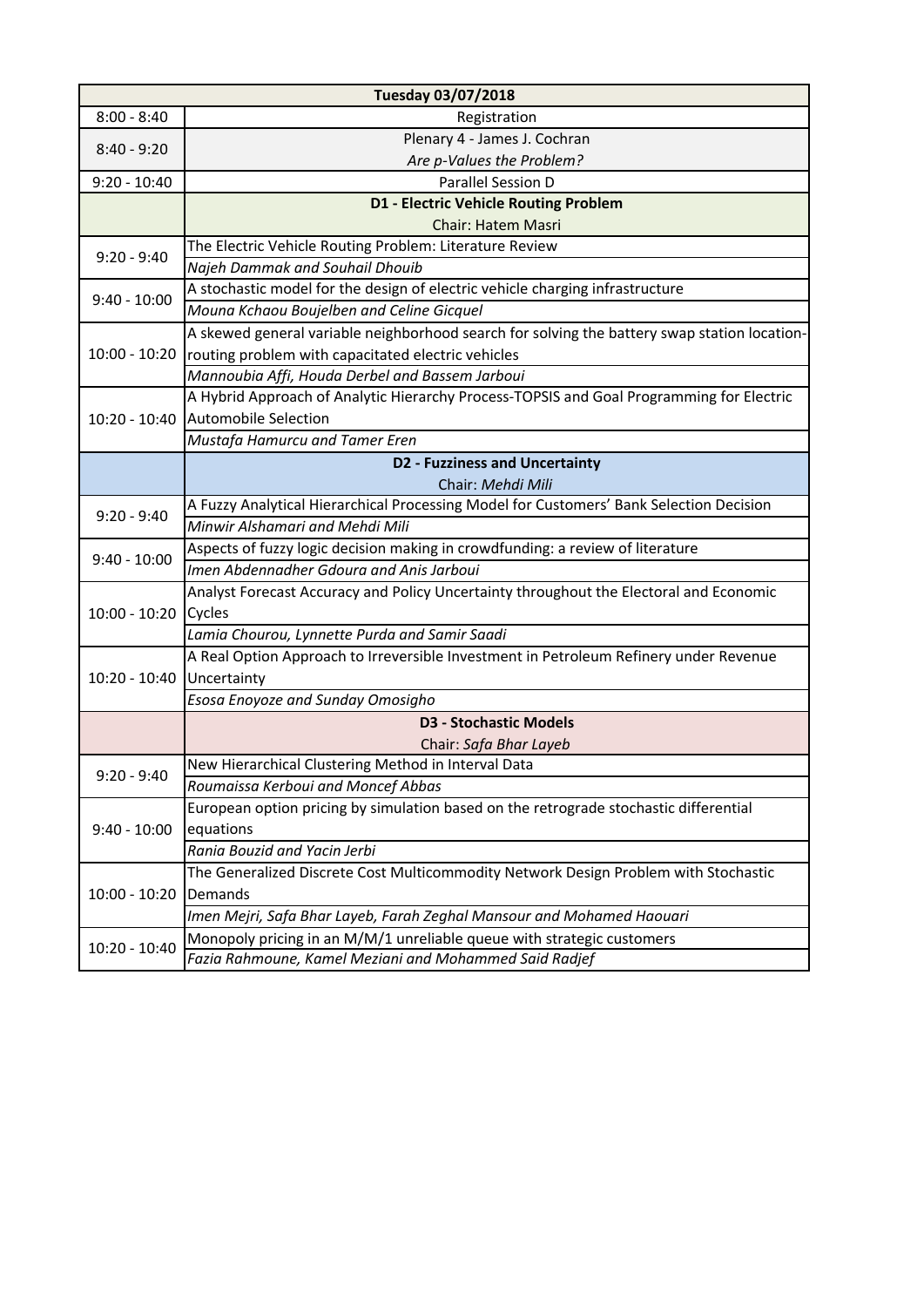|                            | D4 - Efficiency and Performance Analysis                                                        |
|----------------------------|-------------------------------------------------------------------------------------------------|
|                            | Chair: Meryem Masmoudi                                                                          |
| $9:20 - 9:40$              | School's academic performance determinants: A two-stage analysis                                |
|                            | Fatma Ben Yahia, Hédi Essid and Sonia Rebai                                                     |
|                            | Efficiency analysis of terminal containers in the Port of Dakar using Data Envelopment          |
| $9:40 - 10:00$             | Analysis (DEA) and Bootstrap approach                                                           |
|                            | Karamoko Sita Diallo, Babacar Mbaye Ndiaye and Guy Degla                                        |
|                            | Environmental productivity in the Mediterranean countries: A decomposition analysis based       |
| $10:00 - 10:20$            | on the Malmquist-Luenberger index                                                               |
|                            | Eya Jebali and Hédi Essid                                                                       |
|                            |                                                                                                 |
| $10:20 - 10:40$            | Measuring technical efficiency and productive slacks of Tunisian manufacturing industry: A      |
|                            | comparative analysis between the traditional and the bootstrap Data Envelopment Analysis        |
|                            | Rim Slimani and Maha Kalai                                                                      |
| 10:40 - 11:00              | <b>Coffee Break</b>                                                                             |
|                            | Plenary 5 - El-ghazali Talbi                                                                    |
| $11:00 - 11:40$            | Synergy between metaheuristics and machine learning                                             |
| 11:40 - 13:00              | <b>Parallel Session E</b>                                                                       |
|                            | <b>E1 - Data Analytics</b>                                                                      |
|                            | Chair: Hans W. Ittmann                                                                          |
| 11:40 - 12:00              | The Evolution of an Election Forecasting Model over 20 Years                                    |
|                            | Hans W. Ittmann                                                                                 |
| 12:00 - 12:20              | Application of the Choquet Integral in Clustering Method: K-Means                               |
|                            | Roumaissa Kerboui and Moncef Abbas                                                              |
|                            | Forecasting Financial Distress: A Comparative Study of Statistical and Artificially Intelligent |
| 12:20 - 12:40              | Models with and without Financial Theory                                                        |
|                            | Saban Celik, Bora Aktan and Berna Tektaş Sivrikaya                                              |
|                            | Implementation of WT and Neural Networks Algorithms for Speech Signal Denoising                 |
| 12:40 - 13:00 Optimization |                                                                                                 |
|                            | Said Ouznadji, Djamel Chaabane and Messaoud Thameri                                             |
|                            | <b>E2 - Multiple Criteria Decision Aid</b>                                                      |
|                            | Chair: Sarah Ben Amor                                                                           |
|                            | The SISINA Method: A Distance-Based Multi-Attribute Ranking Approach with Superiority           |
| 11:40 - 12:00              | and Inferiority Indexes                                                                         |
|                            | Moufida Hidouri and Abdelwaheb Rebaï                                                            |
| 12:00 - 12:20              | Using Multicriteria Decision Making Approach for Metro Projects Selection in Ankara             |
|                            | Mustafa Hamurcu and Tamer Eren                                                                  |
| 12:20 - 12:40              |                                                                                                 |
|                            | Using Principal component analysis to resolve interactive criteria decision making problems     |
|                            | Olfa Meddeb and Fouad Ben Abdelaziz                                                             |
| 12:40 - 13:00              | A Multiple-Criteria Decision Sorting Model for pharmaceutical suppliers' selection under        |
|                            | mixed imperfect data                                                                            |
|                            | Sarah Ben Amor, Renata Pelissari and Maria Celia de Oliveira                                    |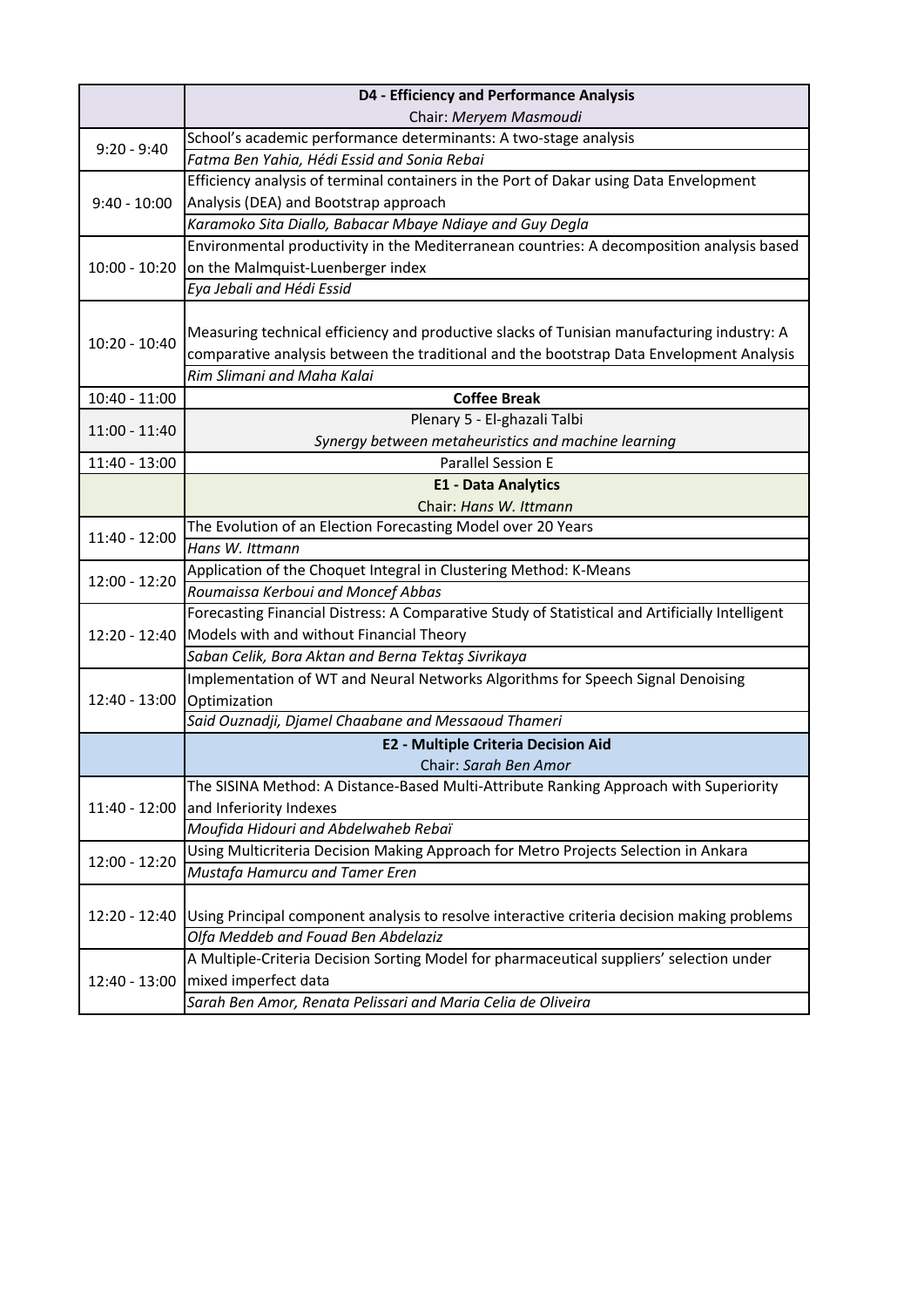|                 | <b>E3 - Vehicle Routing</b>                                                             |
|-----------------|-----------------------------------------------------------------------------------------|
|                 | Chair: Taieb Mellouli                                                                   |
| 11:40 - 12:00   | From Vehicle Scheduling to Vehicle Routing: Problem structures, (dis-)similarities,     |
|                 | complexities, practical issues, and efficient solution by "Merged Network Flows" Math   |
|                 | Models, Part A: Problem Classes and Research Road Map                                   |
|                 | Taieb Mellouli                                                                          |
|                 | From Vehicle Scheduling to Vehicle Routing: Problem structures, (dis-)similarities,     |
|                 | complexities, practical issues, and efficient solution by "Merged Network Flows" Math   |
| $12:00 - 12:20$ | Models, Part B: Modelling towards Large Scale Optimization                              |
|                 | Taieb Mellouli                                                                          |
|                 | Improved Biogeography-Based Optimization for the Selective Vehicle Routing Problem in a |
| 12:20 - 12:40   | <b>Collaborative Environment</b>                                                        |
|                 | Olfa Chebbi, Safa Bhar Layeb and Jouhaina Chaouachi                                     |
| 12:40 - 13:00   | Minimizing Fuel Consumption in Capacitated Vehicle Routing Problem                      |
|                 | Dalila Tayachi and Cheima Jendoubi                                                      |
| $13:00 - 14:20$ | Lunch                                                                                   |
| 14:30 - 19:30   | Sightseeing Tour of Carthage and Sidi Bou Said                                          |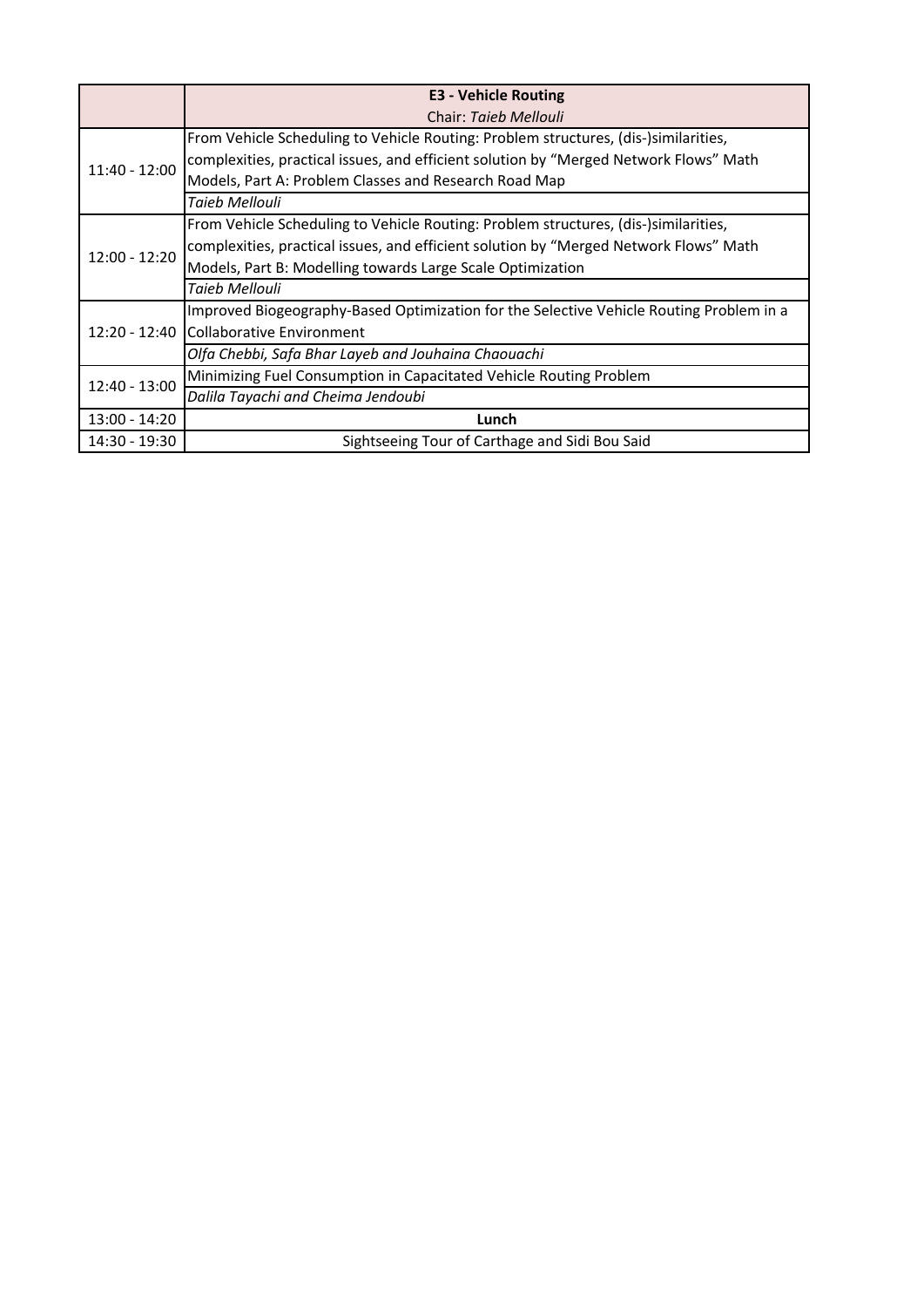|                 | <b>Wednesday 04/07/2018</b>                                                                  |
|-----------------|----------------------------------------------------------------------------------------------|
| $8:00 - 9:00$   | Registration                                                                                 |
| $9:00 - 10:20$  | <b>Parallel Sessions F</b>                                                                   |
|                 | F1 - Multiple Objective Programming 1                                                        |
|                 | Chair: Sahnoun M'Hammed                                                                      |
| $9:00 - 9:20$   | Non-efficient points approach for solving multiobjective linear problems                     |
|                 | Houda Alaya, Fouad Ben Abdelaziz and Tarak Joulak                                            |
| $9:20 - 9:40$   | Multi-objective Flexible Job Shop Scheduling Problem: Simulation Approach                    |
|                 | Yiyi Xu, Sahnoun M'Hammed, Fouad Ben Abdelaziz, David Baudry and Anne Louis                  |
|                 | Solving the Bi-Objective Portfolio Optimization Problem with Uncertain Market Parameters:    |
| $9:40 - 10:00$  | A Comparative Study                                                                          |
|                 | Meziane Aider, Mhand Hifi and Samira Bokhari                                                 |
| $10:00 - 10:20$ | SWVP method (Surrogate Worth Value Path) for selecting Goal Programming variant              |
|                 | Lahmar Arij, François Galasso, Jacques Lamothe and Habib Chabchoub                           |
|                 | <b>F2 - Metaheuristics</b>                                                                   |
|                 | Chair: El-ghazali Talbi                                                                      |
| $9:00 - 9:20$   | Multi-objective chicken swarm optimization for continuous optimization                       |
|                 | Djaafar Zouache and Fouad Ben Abelaziz                                                       |
| $9:20 - 9:40$   | A Hybrid approach for zero-one Multiple-Choice Knapsack Problem with Setup                   |
|                 | Yassine Adouani, Malek Masmoudi, Iyad Alghoul and Bassem Jarboui                             |
|                 |                                                                                              |
| $9:40 - 10:00$  | A greedy-based simulated annealing algorithm for the clustering problem in ad hoc networks   |
|                 | <b>Khalil Amine</b>                                                                          |
| $10:00 - 10:20$ | Meta-heuristics for surgical scheduling problem with hospitalization                         |
|                 | Manel Belkhamsa, Malek Masmoudi, Iyad Alghoul and Bassem Jarboui                             |
|                 | <b>F3- Finance and Business Models</b>                                                       |
|                 | Chair: Imen Derouiche<br>Accruals Quality, Financial Constraints and Corporate Cash Holdings |
| $9:00 - 9:20$   | Imen Derouiche, Karima Jemai and Hatem Mansali                                               |
|                 | Risk Adjusted Credit Pricing: Application to the state's guarantee funds for Moroccan        |
| $9:20 - 9:40$   | enterprises                                                                                  |
|                 | Oussouadi Kamal                                                                              |
|                 | NeuroEvolution of Augmenting Topologies for predicting financial distress: Evidence from     |
| $9:40 - 10:00$  | Tunisia                                                                                      |
|                 | Senda Belhaj Slimene and Chokri Mamoghli                                                     |
|                 | Indications and guarantees of coopetition in strategic alliances: Evidence of fsQCA on a     |
| $10:00 - 10:20$ | business model innovation                                                                    |
|                 | Sahar Ayadi, Younes Boujelben and Lotfi Khreifich                                            |
|                 | F4 - Transportation 1                                                                        |
|                 | Chair: Serigne Gueye                                                                         |
|                 | A genetic algorithm for the Multi-vehicle Covering Tour Problem                              |
| $9:00 - 9:20$   | Manel Kamoun, Houda Derbel and Bassem Jarboui                                                |
|                 | A Genetic Algorithm for Rich Vehicle Routing Problems Optimization                           |
| $9:20 - 9:40$   | Bochra Rabbouch, Foued SaÂdaoui and Rafaa Mraihi                                             |
|                 | A greedy evolutionary hybridization algorithm for the Optimal Network and Quadratic          |
| $9:40 - 10:00$  | Assignment Problem                                                                           |
|                 | Mouhamadou Aliou Moutaga Tall Baldé, Babacar Mbaye Ndiaye and Serigne Gueye                  |
| $10:00 - 10:20$ | Senegaulois Algorithm for Transportation Network and Land Use Problem                        |
|                 | Mamadou Kone and Babacar Mbaye Ndiaye                                                        |
| $10:20 - 10:40$ | <b>Coffee Break</b>                                                                          |
| 10:40 - 12:00   | Parallel Session G                                                                           |